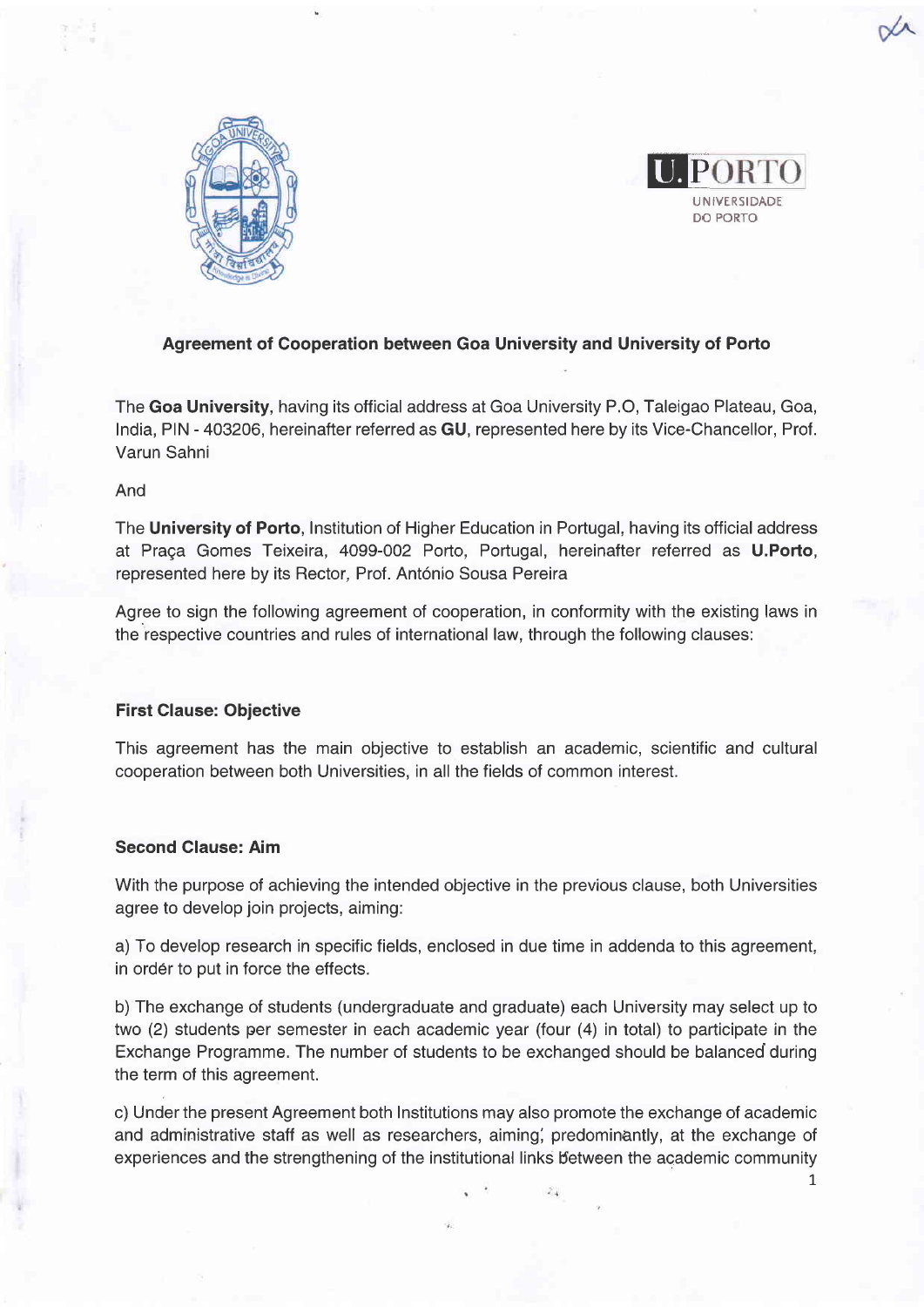of both institutions.;

c) The participation in applications to international programmes with the purpose to strengthen the relations of cooperation, namely, in terms of students, researchers and faculty mobility;

d) The promotion and implementation of studies, projects, research and other related activities;

e)The organization and implementation of seminars, talks, meetings, panels and other events;

f) To facilitate the conditions for sharing journal articles, scientific reports and results, needed to the development of research jointly established.

#### Third Clause: Coordination

'1. The actions to be developed within this agreement will be coordinated by both Universities, in accordance with the area of activity where the actions are inserted.

2. Each University will appoint a Coordinator to assure and coordinate the development and implementation of the joint activities. The Coordinators will be the contact through whom each University may present proposals to conduct joint activities.

3. The Coordinators will be as well responsible for the evaluation of the activities developed within this agreement, respecting the best practise established in each University.

### **Fourth Clause: Signing of Addenda**

1. The objectives of this agreement will be achieved through the signing of addenda, which will contain the specific plan of the activities to develop, the obligations that each University incurs and the necessary financial resources to oversee the joint projects.

2.The existence of this agreement does not imply the guarantee of financial support; however, the Universities will commit to make all efforts in order to produce internal or external financial support necessary to the implementation of the activities to develop within the framework of this agreement.

#### **Fifth Clause: Intellectual property**

1. The final or partial results obtained with this agreement may be published by mutual consent, with the reference of the participation of each University.

2. All the publications and documents related with this agreement, produced on unilateral basis, will always make reference to this agreement and must be approved by the other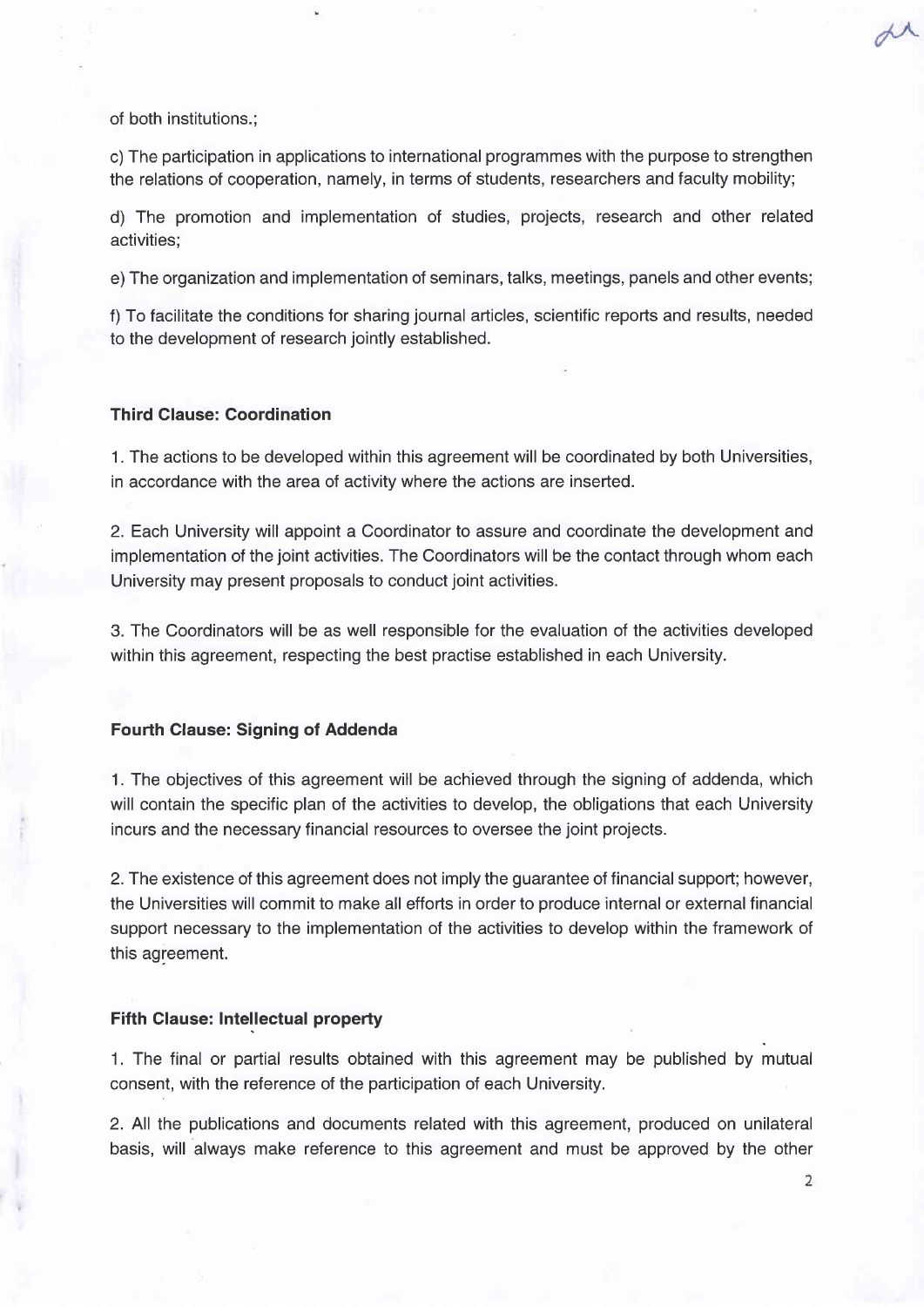University, although this doesn't mean responsibility in terms of the publication or document content.

3. The results that can be object of patent and the eventual economic results that may arise from this agreement will be the subject of a separate agreement between both Universities.

# Sixth Clause: Personal Data Protection

The potential beneficiaries ("data subjects") of the programs shall be informed, prior to the submission of their applications, that his personal data (hereinafter, as "Personal Data and Information"), essential for the management of the exchange process, will be transferred to the country of the Receiving Institution. The Home Institution will provide to obtain the express consent of the data subjects regarding to the transfer of such Personal Data and Information, who can oppose themselves to the transfer unless that negatively affects a lawful interest of one of the parties or the public interest.

In case of the Personal Data and Information been processed by a natural or legal person, public authority, agency or other body on behalf of the Receiving Institution, they shall grant that the processor provides sufficient guarantees to implement appropriate technical and organisational measures in such a manner that processing will meet the requirements of the present MoU and ensure the protection of the rights of the data subjects. The processor shall not engage another processor without prior specific or general written authorisation of both parties of the present MoU.

Each party agrees to process Personal Data and Information according to the following principles:

Collection Limitation Principle: There should be limits to the collection of personal data and any such data should be obtained by lawful and fair means and, where appropriate, with the knowledge or consent of the data subject;

Data Quality Principle: Personal data should be relevant to the purposes for which they are to be used, and, to the extent necessary for those purposes, should be accurate, complete and kept up-to-date;

**Purpose Specification Principle:** The purposes for which personal data are collected should be specified not later than at the time of data collection and the subsequent use limited to the fulfilment of those purposes or such others as are not incompatible with those purposes and as are specified on each occasion of change of purpose;

3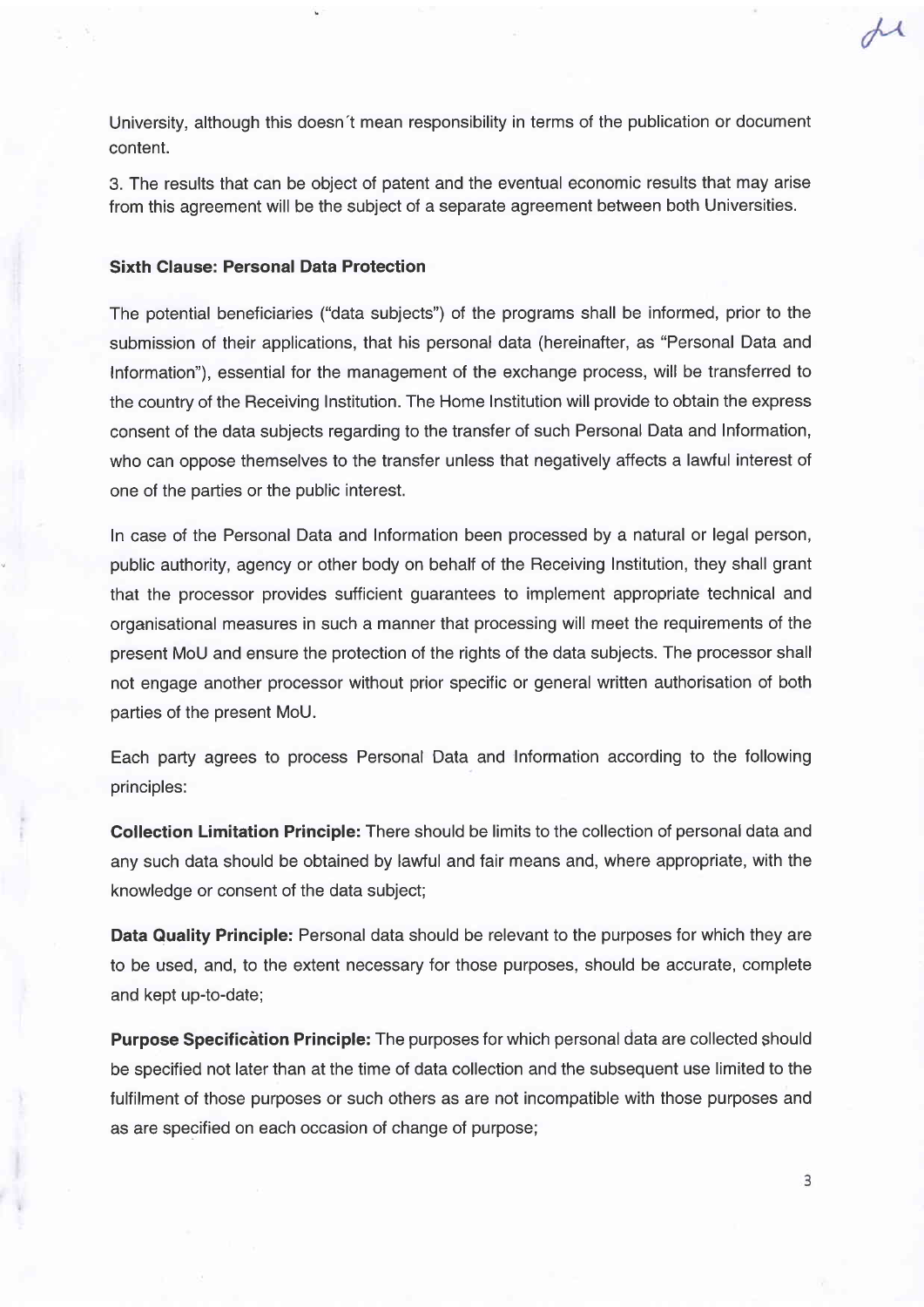Purpose Specification Principle: The purposes for which personal data are collected should be specified not later than at the time of data collection and the subsequent use limited to the fulfilment of those purposes or such others as are not incompatible with those purposes and as are specified on each occasion of change of purpose;

Use Limitation Principle: The Personal Data and Information will be kept for the period strictly necessary to fulfil the purposes that motivated its treatment, except where it is due some type of responsibility resulting from the conclusion of a contract or any previous steps to its signature, to the Receiving Institution or the entity contracted by it. In which case Personal Data and Information may be stored during the period in which such responsibility is required. In any of these circumstances, Personal Data and Information shall be promptly deleted.

Security Safeguards Principle: Personal Data and Information shall be processed using all appropriate technical and organizational measures to protect against unlawful access and loss, destruction or accidental damage. In case of breach of any of these duties, the Receiving Institution shall notify the Institution of Origin within a maximum period of 72 hours after its knowledge.

Principle of the guarantee of the rights of the data owners: The owners of personal data can obtain from the Receiving Institution the confirmation that the personal data concerning them are processed. In the case of personal data processing, the owners can have access to the terms in which they can exercise their rights, updating, rectification or erasure the respective data, with the controller and, if applicable, the Data Protection Officer. Where the exercise of such rights is likely to constitute a risk to the rights and freedoms of other natural persons, it shall be subject to appropriate restrictions with a view to ensuring the desirable agreement between those rights.

Accountability Principle: each Party shall be liable to the other Party for damages caused by breach of the above principles as well as for any damages that may arise to data subjects. The liability between parties is limited to damages actually incurred.

#### Seventh Clause: Validity

The existing agreement will be in force for a period of 5 (five) years, after the date of the last signature, and may be renewed upon mutual written consent at least 6 (six) months prior to the date of termination. In case of cancelation, the Universities undertake to continue the ongoing projects or actions. Regarding the academic exchange programme, the present

 $\overline{4}$